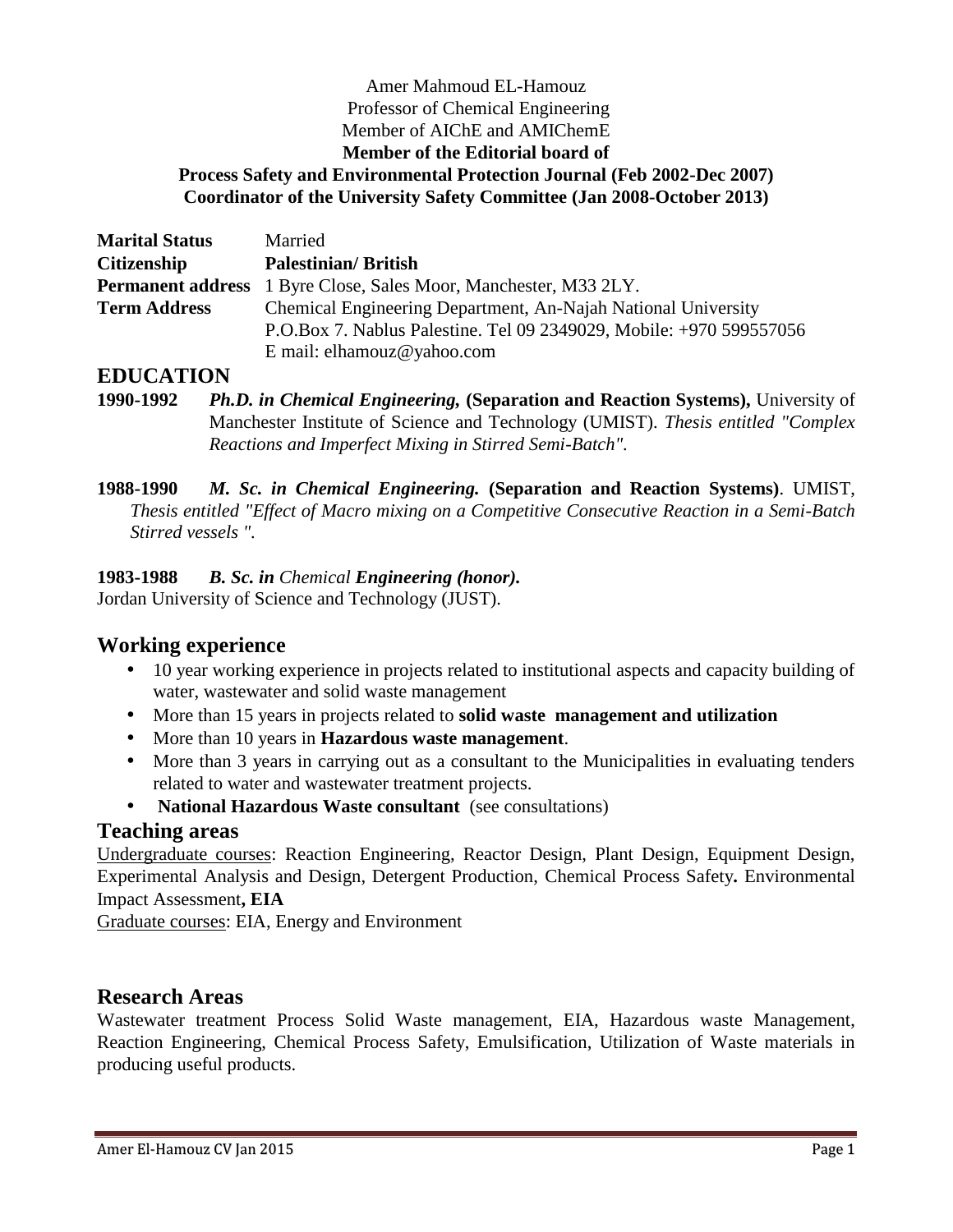# **Professional Experience**

- Dean of the Faculty of Engineering and Information Technology: Aug 2013-Aug 2014
- Director of University Practical Training Centre, Aug 2011- now
- Professor of Chemical Engineering: October 2011-now.
- Assistant Professor 1997-2001
- Associate Professor 2001-2011
- Visiting Professor, University of Manchester 2005-2006
- Visiting Professor, Unilever Company UK, July 2007, and May 20July2008.

# **PROFESSIONAL MEMBERSHIPS**

- *-* Member of the Editorial board of the Process Safety and Environmental Protection Journal, published by the Institute of Chemical Engineers, UK, 2002- 2007
- *-* Associate Member: Institute of Chemical Engineers, UK. (AMIChE), 1998-present
- *-* Member: American Institute of Chemical Engineering (AIChE), 1992- present
- *-* Member: Association of Jordanian Engineers, Chemical Engineering Division.,1988 present
- *-* Member of the "Made In Palestine prize" reviewing committee, 2010 until now

#### **Committees Membership**

- Member of University Deans Board, 2013-2014
- Member of Energy and Environment Departmental Board 2011- now
- University General Safety Coordinator, Jan 2008- October 2013
- Member of the Board of Directors of the Arab Council for the Training Students of Arab Universities (ACTSAU), 2012-Now
- Director of Practical Training Center 2011-now
- Member of the steering committee of the An-Najah Business Innovation and Partnership Centre (NBIC) 2013-now
- Evaluation Committee Member of Al-Nayzak Association since 2010 -now
- Member of the ABET college committee 2011-2014
- Member of the Editorial Board of An-Najah University Journal for Research (A), published by the Deanship of Scientific Research, Journal for Research -A (Natural Science), 2004- 2006
- Member of the Departmental Curriculum Committee (CC), 2004-now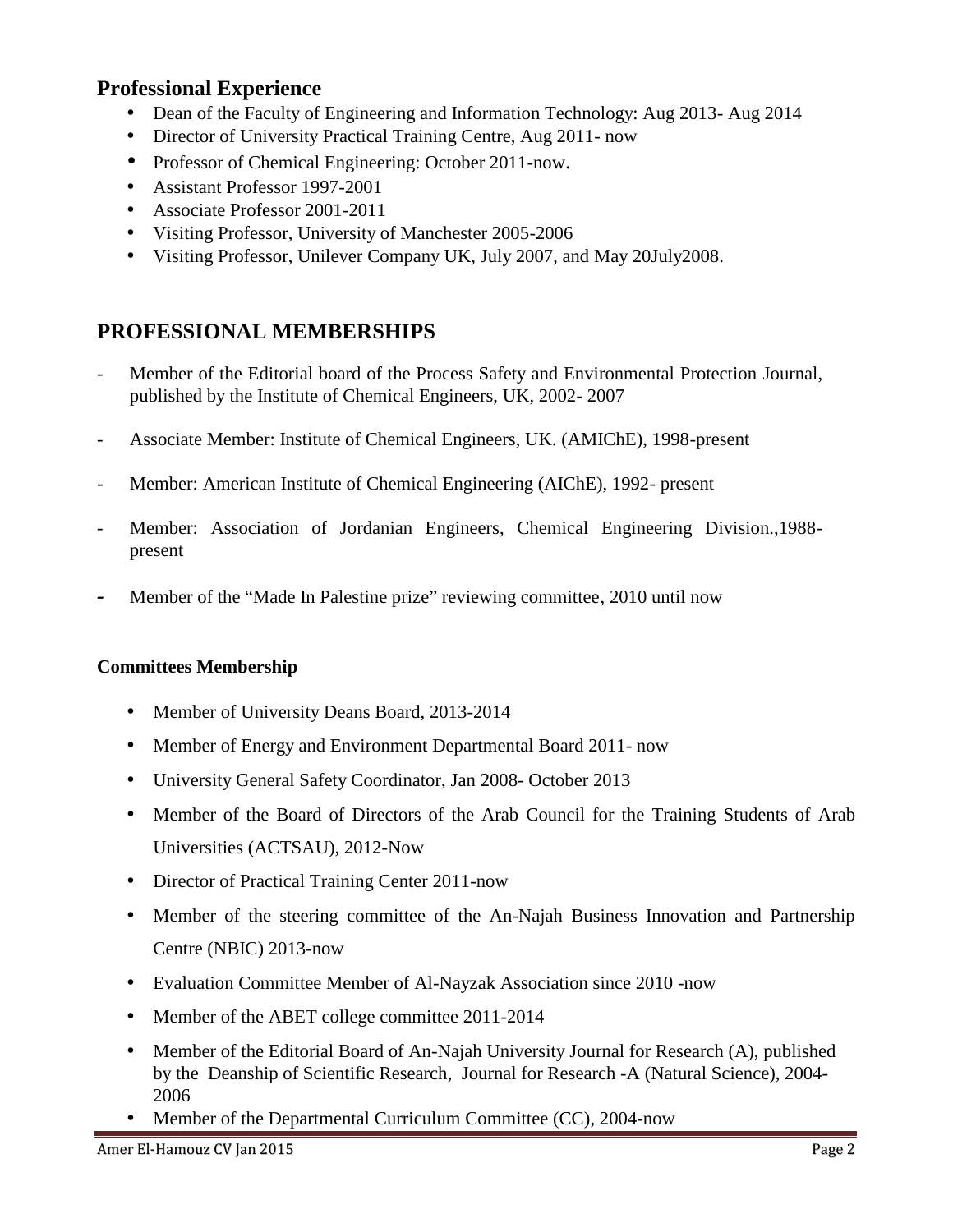- Member of the Departmental Lab committee for studying receiving lab offers, 2004-2011
- Chairman of the Organizing and technical committees of the Second Palestinian Engineering Conference, 2002
- Chairman of Faculty of Engineering Recruitment Committee, since 2005 until now.
- Head and Founder of Chemical Engineering Department 1997-2001.

# **CONSULTATION WORK/Funded Projects (Selected)**

- 1- Safety and environmental expert for the consultation on: "Temporary Forensic Laboratory (TFSL) Environmental and Facilities Management Logic Model", coordinated by UNODC/UNDP. Nov 2013-May 2014.
- 2- Design of a **wastewater treatment plant** of a medium size tannery- Nablus. May 2013- Jan 2014.
- 3- Environmental expert: part of the team on the " **Assessment of the feasibility study of establishing Nablus handicraft Industrial Zone**: Design and development of Tender Package. " Amar Group, Ramallah, May 2012- October 2012
- 4- Solid Waste Expert: Part of the team for the preparation of Strategic Physical Plan for Aja Anza, Meka and others. Funded by MDLF. May 2012-November 2012.
- 5- Preparation of SDIP for several municipalities ( Nablus, Beta, Asera, Aqaba and Aqraba) , Funded by MDLF, March 2011- June 2011
- 6- **National Hazardous Waste Management consultant**" Preparation of an Interim Action Plan for the **Hazardous Waste** In the Palestinian Territory" consultation to EQA/GIZ Palestine, June- December 2011.
- 7- Solid Waste Expert: Part of the team for the preparation of the SDIP for several municipalities ( Nablus, Beta, Asera, Aqaba and Aqraba) , Funded by MDLF, March 2011- June 2011
- 8- Solid Waste Expert: part of the team for the preparation of Physical and Strategic Plans for Alkafriyat Municipality and Alitihad Municipality*, Jan-May 2011, Funded by MDLF*
- 9- **National Hazardous Waste consultant** "Development of a National Master Plan for **Hazardous Waste** Management for the Palestinian National Authority (PNA)" consultation to UNEP/EQA **Jan - Sep 2010.**
	- 10-Solid Waste consultant for "Strategic Development plan For Nablus District", January- Aug 2008. **( a member of solid waste consultation team)**
	- 11- **A consultant for** "**Monitoring Plan for the Medical Waste Management** of Ramallah District: A project funded by UNDP Ramallah 2009", a **consultation** prepared for **UNDP/ EQA**, Ramallah July 2009.
	- 12-**A consultant**: Recipe Formulation, Lab and Commercial Production of Specialized Olive oil Based Soap, private consultation to Anabtawi group- Nablus West Bank, Aug 2009.
	- 13-"**Environmental Impact Assessment** of Feroun Transfer Station-Tulkarm", prepared to HWE, Ramallah, May 2009.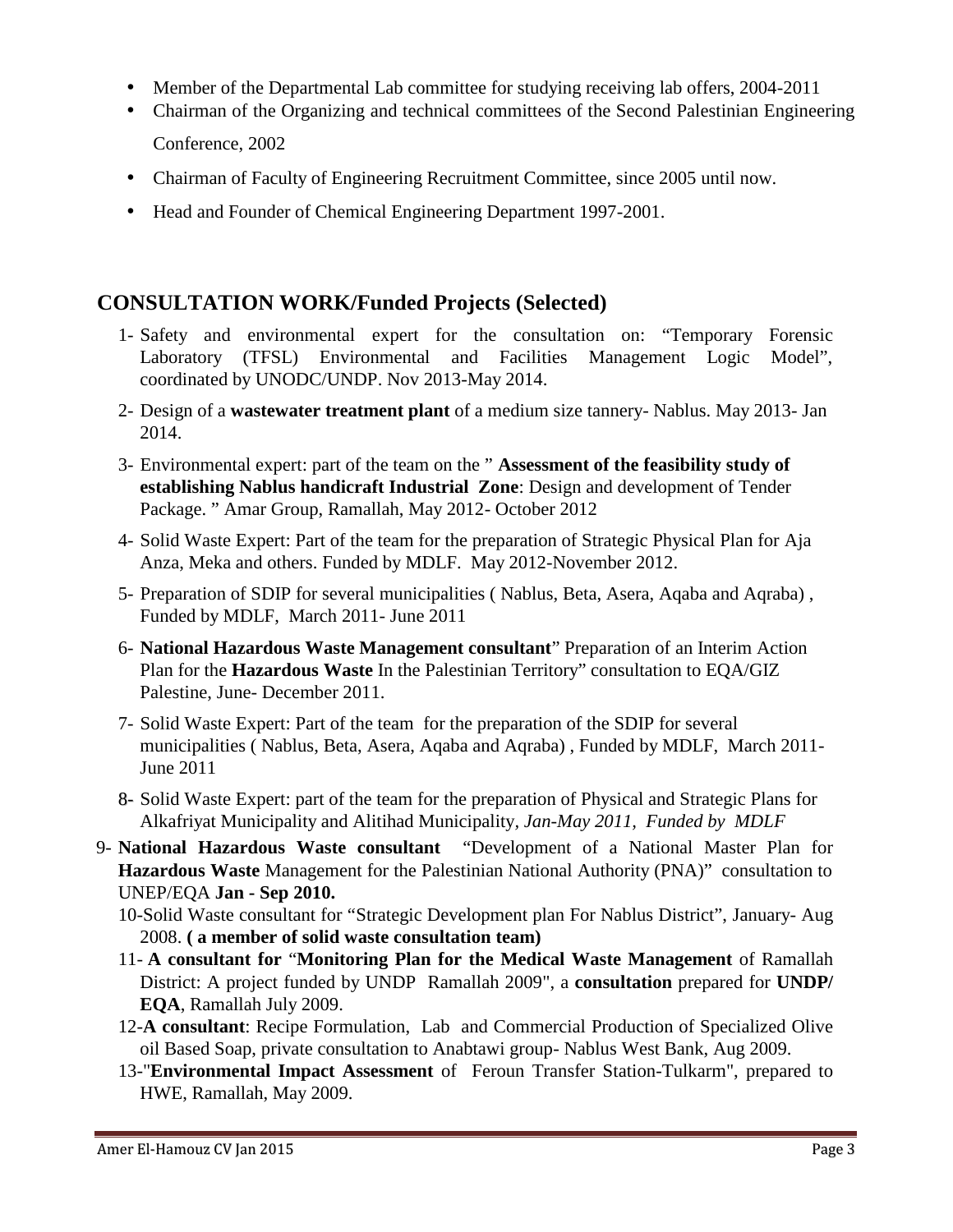- 14-**A member of solid waste consultation team** for "Participatory District Strategic Development plan in Jenin", a project funded by UNDP and Irish Aid, January- Aug 2008. **()**
- 15-"Dispersion of Silicone oil under high shear devices: Effect of concentration and flow rate" **confidential work** for UNILEVER company, UK, May 2008- July 2008.
- 16-"Dispersion of Silicone Oil in batch reactors: Effect of oil viscosity and impeller type" confidential work for UNILEVER company, UK, Aug 2005- July 2006.
- 17-Industrial Plant Layout for AlBareeq Company, AlRamah Jenin –Palestine. **A. M EL- Hamouz**. June 2005
- 18-**Safety in the workplace and accident investigation**, a two days workshop presented to the safety department of JAWAL company, Ramalla June 2005.
- 19-"Environmental Impact Assessment for the Privatization of Solid Waste Collection in Tubas District" USAID funded project, **A.M.EL-Hamouz,** September 2004.
- 20-**" Process Safety and Accident Investigation"**, a consultation prepared to the Safety Department at the Palestinian Telecommunication, Nablus Branch, **A.M.EL-Hamouz,** December 2003.
- 21-"Solid Waste Management Project: Training and Consultancy Programs for Tubas Joint Service Council (TJSC)", USAID funded project under the implementation of SCF Palestine, A. AL-Ramahi**, A.M.EL-Hamouz,** I.Khatib and S.Dafi, July 2002.
- 22-"Solid Waste Management Project: Training and Consultancy Programs for Wadi Sheir Joint Service Council", A. AL-Ramahi**, A.M.EL-Hamouz** and I.Khatib DFID funded project under the implementation of SCF Palestine, May 2002.
- 23-**"** Solid Waste Collection System in Tubas District", USAID funded project under the supervision of SCF Nablus branch, A. AL-Ramahi**, A.M.EL-Hamouz** and I.Khatib September 2001**.**
- 24-**A course on Safety in the workplace, presented to the Palestinian Labor Association**, Nablus, September 2000.
	- 25-"**A course on Chemical Process Safety: Fundamentals and Applications**" prepared to the Engineering Association- Jerusalem Center, May 1999.
	- 26-*"***Investigation of the Production of Activated Carbon from Olive Pibs Waste" A. M. El-Hamouz**, prepared to Kanan Company, Nablus Palestine, March 1999.
	- 27- "Environmental Impact Assessment of the Palestinian Cement Factory" **A. M. EL- Hamouz,** Prepared to the Palestinian Cement Factory owners, Jaba'a -Jenine.
	- 28-"**Tanneries Waste water treatment**" a consultancy prepared to Hijawi Engineering Office for the treatment of Salfeet Tannery, May 1998.
	- 29-"Feasibility Study of Developing A Characterization Rig for Oil Emulsions and Chemicals", **A. M. EL-Hamouz**, G.A. Davies and M. Rashad, Consultancy to Christian Michelson Research Center, Bergen Norway, 1996.
	- 30-'CFL Oil Cartridge Performance: Testing and Verification' **A.M. EL-Hamouz** and A.C.Stewart, *A Confidential consultancy Report for Charlson Filt*ration 1994.
	- 31-" Feasibility Study of Developing Cyclone Inlet Configuration for Offshore Oil-Gas Separators" **A. M. EL-Hamouz**, Consultancy work for Christian Michelson Research Center, Bergen Norway, 1994
	- 32-"A Chemical Reaction Engineering Model for Bromine Extraction from Sea Water" R. Mann and **A.M. EL-Hamouz,** *A Confidential consultancy Report for OCTEL Company*, U.K, 1992.
	- 33-"Pipeline Slug Flow Mixing" R. Mann and **A. M. EL-Hamouz** *A Confidential consultancy Report for B.P. Exploration*, Aberdeen U.K. 1992.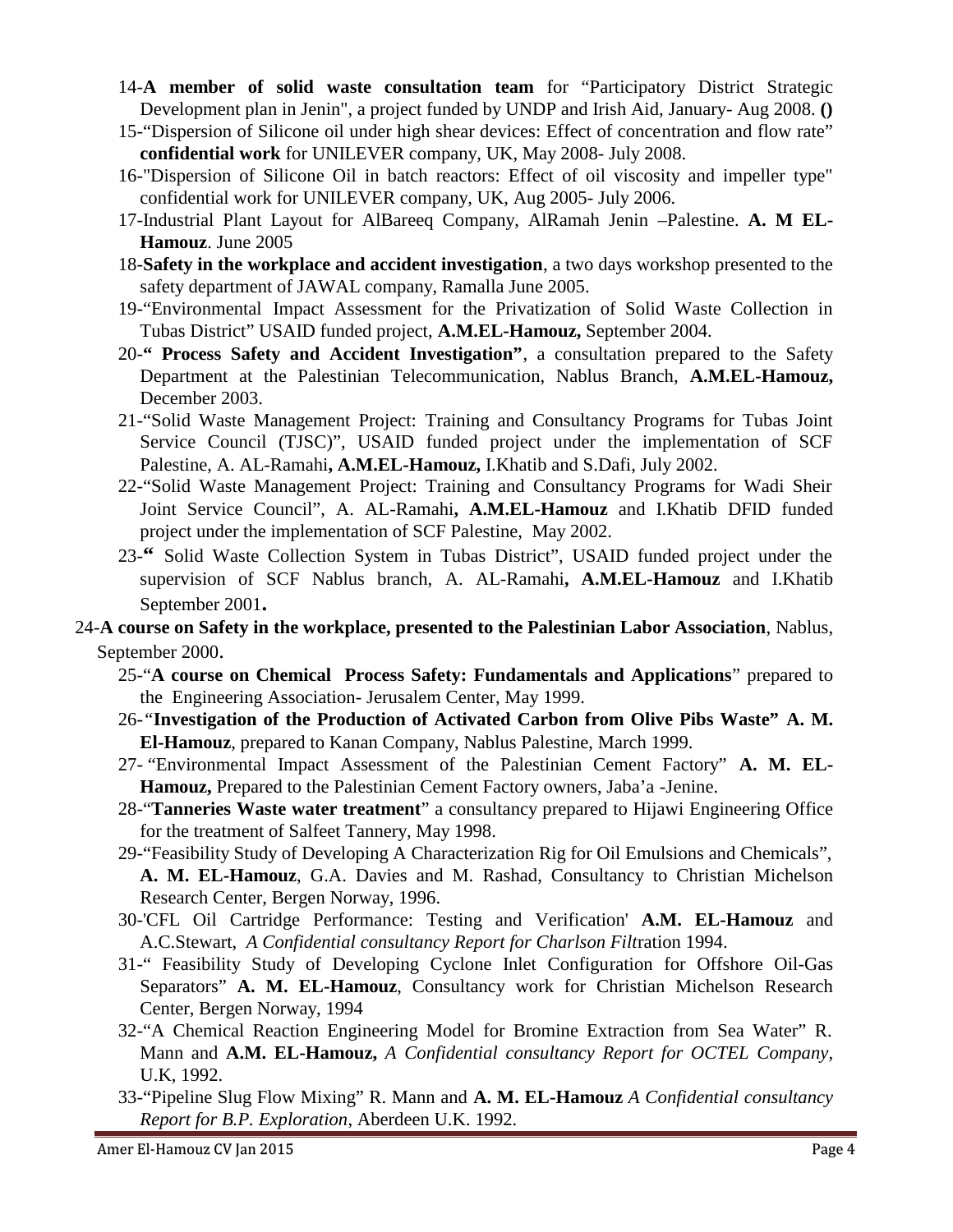# **Referee Activities**

During my enrolment in the editorial board of Process Safety and Environmental protection Journal,

I do read papers submitted to the Journal in my area of specialty before choosing referees for the paper.

Reviewed many technical papers related to the fields of mixing in static mixers, dispersion of liquid mixtures, solid waste and hazardous waste management and removal of heavy metals by adsorption for:

- Journal of Industrial Engineering and Chemistry Research 2013
- Journal of the Taiwan Institute of Chemical Engineers, 2012
- Journal of Solid waste management, 2006, 2008,2010, 2012, 2014
- An-Najah Scientific Research Journal, Part A, 2012
- International Journal of multiphase flow, 2009
- Journal of Environmental Engineering and Science, Nov 2005.
- Water: Values and Rights/International Conference May 2-4, 2005, Palestine
- Journal of Chemical and Engineering Data, 2005
- Transaction of the Institute of Chemical Engineers, Part A: Chemical Engineering Research and Design, 2002, 2003 and 2004
- Journal of Chemical Engineering Data, 2004
- Second Engineering Palestinian Conference, 2001.

# **AWARDS**

- 1- DGIS-UNESCO IHE, Programatic cooperation," **Step Chlorination for Improving Drinking Water Disinfection** System in Ghana and Palestine" November 2011.
- 2- Quality Research Excellence Award for the years 2010 and 2012, Deanship of Scientific Research, An-Najah National University.
- 3- Participating in the Professional Faculty Development Conference organized by Center for Learning and Teaching held at the American University in Cairo form March 11 to March 17th, 2012.
- 4- MTCP, **Science and Technology Course for Researchers in OIC countries**, 4- 16 July 2010, Kuala Lumpur, Malysia
- 5- **PARC fellowship 2007-2008 for the project** titled" Improvements of the Recycled Plastic Properties by the use of Olive Solid Waste" Joint with Eng. Shadi Sawalha.
- 6- One year **Sabbatical leave** from An-Najah University, 2005-2006. Hosted by the University of Manchester, UK.
- 7- **PARC fellowship 2005-2006 for the project"** Usage of Stone Cutting Waste in Producing Chemical Construction Products". Joint with Dr R. AbdelKarem. Results out of the work are underway for publications.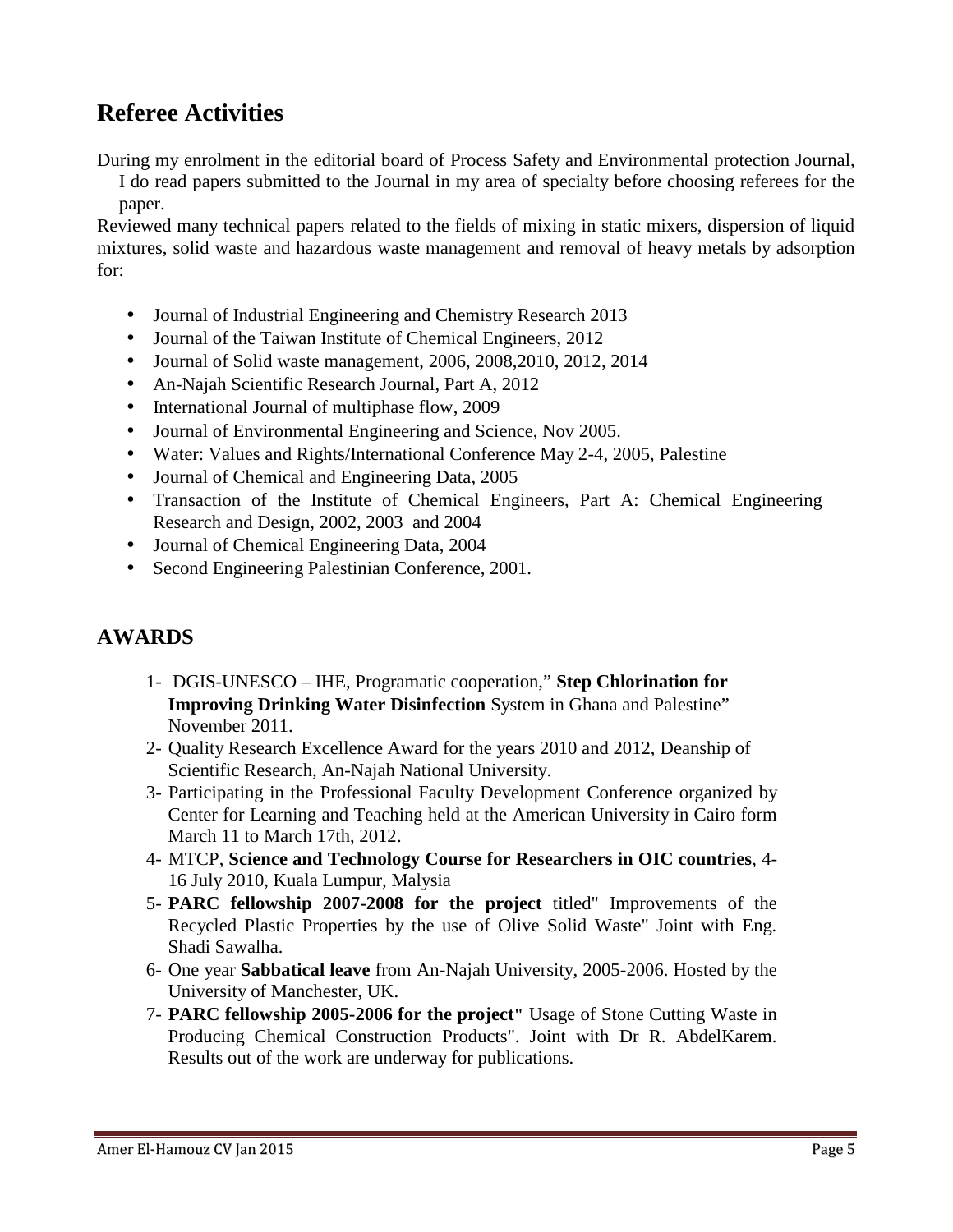- 8- **UMIST Chem. Eng. award**. A six weeks award to carry out a short feasibility study on "Zelolization of Active Carbons from olive-pip waste to produce high value products", July-August 2002.
- 9- **Winner of the St Andrews Prize 2000**, "Preparation, Enhancement, and Utilization of Activated Charcoal from Solid Olive Waste in Palestine". The proposal won the prize out of 150 proposals submitted to the competition. The prize is share with Prof. Hikmat Hilal.
- 10- Award to attend the **Post Graduate School on new materials** organized by the Italian National Research Institute. One week in October 1999.
- 11- **A British Council Grant- in -Aid** to visit UMIST as part of the British Council Higher Education Links Program (one month 1997 and one month in 1998).
- 12- **A scholarship from OCTEL** for the tuition fees and living expenses for two years., 1990-92

# **PUBLICATIONS**

### **Patent.**

Zakariya Al-Hamouz, **Amer EL-Hamouz** and Nabil Abu Zaid "System and method for estimating corona power loss in a dust – loaded Electrostatic precipitator". Patent number: US 8 521455 B2, 27the August 2013.

# **REFEREED JOURNALS**

- [J1] Ahed Zyoud, Hiba N.I. Nassar , **Amer El-Hamouz**, Hikmat S. Hilal, "Solid olive waste in environmental cleanup: Enhanced nitrite ion removal by ZnCl2-activated carbon Journal of Environmental Management 152 (2015) 27-35
- [J2] Steven Hall, Michael Cooker, **Amer EL-Hamouz** and Adam J. Kowalski "Droplet Break-Up by in-line Silverson Mixer", Chemical Engineering Science 66 (2011) 2068–2079
- [J3] Z. Al- Hamouz and **A. EL-Hamouz**, " Analysis of a Wire-Duct Electrostatic Precipitator Under Dust Loading Conditions", *J Energy Conversion and Management*, 52 (2011), 1235- 1243.
- [J4] Z. Al-Hamouz**, A. M. EL-Hamouz** and N. Abu Zaid "Simulation and Experimental Studies of Corona Power Loss in Dust Loaded Wire-Duct Electrostatic Precipitator" J Advanced Powder Technology, **22(6),** 706-714 (2011).
- [J5] S.Sawalha an**d A.M. EL-Hamouz**,**"** Improvements of the Tensile Properties of Recycled High Density Polyethylene (HDPE) by the Use of Carbonized Olive Solid Waste." *Polymer Plastic Technology and Engineering***, 49(4),** 387-393 (201**0).**
- [J6] **EL-Hamouz**," Drop size distribution in a Standard Twin –Impeller Batch Mixer at High Dispersed Phase Volume Fraction " Journal of Chemical Engineering and Technology**, 32 ( 8)** 1203-1210, (2009)
- *[J7]* Hikmat S. Hilal, Rania M.A.Ismail, **Amer EL-Hamouz,** Ahed Zyoud and Iyad Saadin," Effect of cooling rate of pre-annealed CdS thin film electrodes prepared by chemical path desposition: Enhancement of photo electrochemical characteristics. *Electrochimica Acta* 54, 3433-3440 (2009).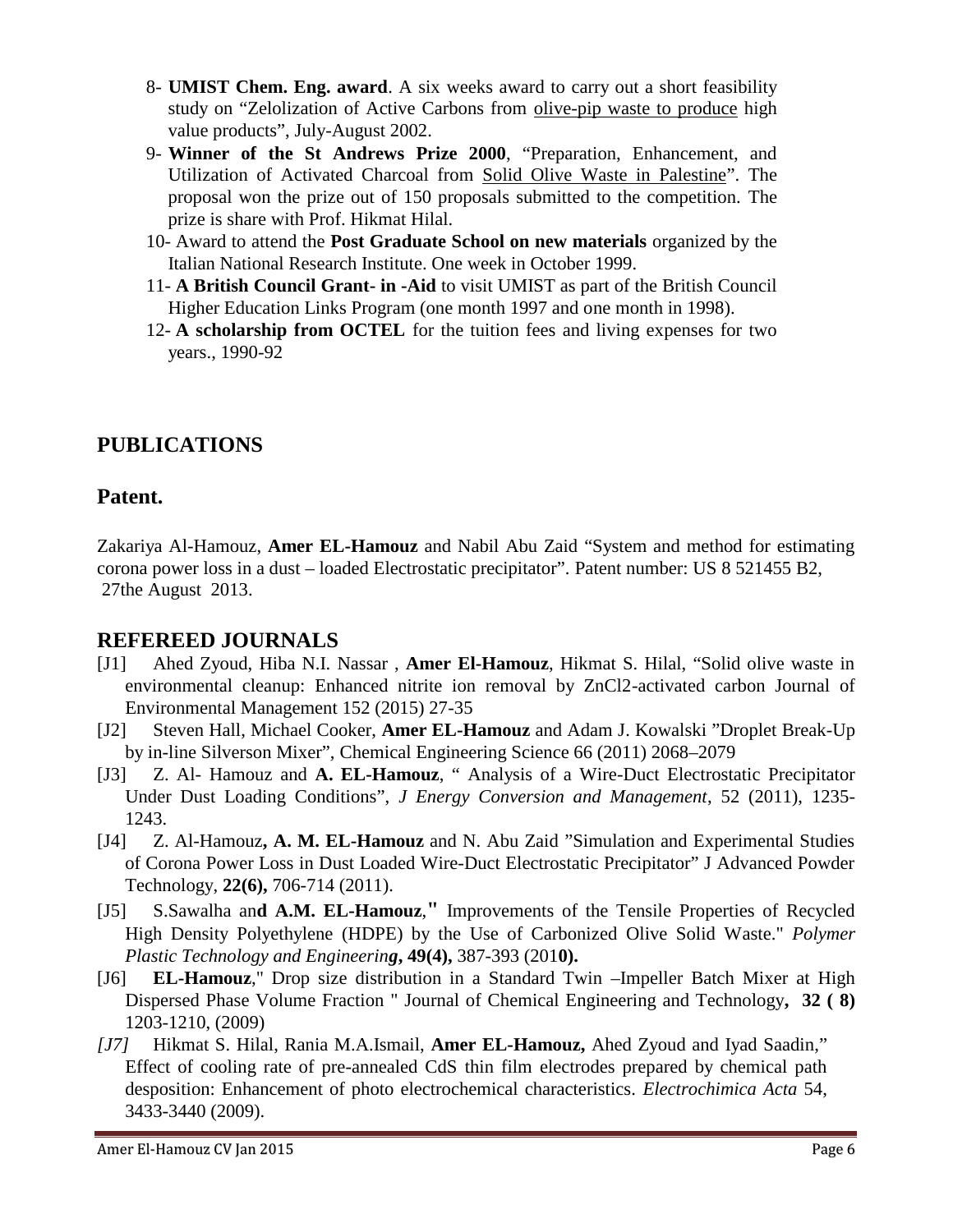- *[J8]* **A. M. EL-Hamouz,** M. Cooke, A. Kowalski and P. Sharratt, "Dispersion of Silicone oil in Water Surfactant solution: Effect of Impeller Speed, Oil Viscosity and Addition Point on Drop Size Distribution", *Chemical Engineering and Processing: Process intensification* **48**, 633-642 *(2009)*.
- *[J9]* **AM.EL-Hamouz** "Logistical management and private sector involvement in reducing the cost of municipal **solid waste collection service** in the Tubas area of the West Bank" Waste Management **28(2),** 260-271 (2008).
- *[J10]* **A.M. El-Hamouz,** "Effect of Surfactant concentration and operating temperature on the drop size distribution of Silicon oil water dispersion" *Journal of Dispersion Science and Technology*, *Journal of Dispersion Science and Technology* **28(5)** *797-804, (2007).*
- *[J11]* **A.M.EL-Hamouz,** H. Hilal, N. Nassar and Z. Mardawi," Solid Olive Waste in Environmental Cleanup: Oil Recovery and Carbon Production for Water Purification", Journal of Environmental Management*,* **84***, 83-92 (2007)*
- [J12] H. S. Hilal, L. Z. Majjad, N. Zaatar and A.M.El-Hamouz "Dye Effect in TiO2 catalyzed contaminants photo-degradation: sensitization vs. charge-transfer formalism " solid state sciences 9, 9-15 (2007).
- [J13] **A.M. El-Hamouz** and R. Mann*,* "A Chemical Reaction Engineering Analysis of the Blow-Out Process for Bromine Manufacture from Seawater*" Journal of Industrial and Engineering Chemistry Research,* **46(10)** *3008-3015, (2007).*
- [J14] **A.M.EL-Hamouz** "Tanning Industry: Diagnosis and Environmental Management Strategies: A Case Study from Hebron, Palestine. The Engineering Journal of the University of Qater, Volume 17, 2004.
- [J15] **A.M.EL-Hamouz,** "Medical Waste Incineration in Nablus City, West Bank: A Case Study" The Arabian Journal for Science and Engineering, vol 27 number 1B, 29-40, (2002**).**
- [J16] Mustafa H., Bekassy Molnar and **A.M.EL-Hamouz**.'Hydrodynamics and Mass Transfer of Textile Vibrating-Valve Trays', Trans IChemE, vol. *77*, part A, 627, (1999).
- [J17] **A.M.EL-Hamouz** "Tanneries in Hebron Town –West Bank: Environmental Problems and Management*" Journal of Scientific Research Foundation*, Firat University, Turkey, *vol. 4(1-3),* p 25-32, (1999).
- [J18] **A. M. EL-Hamouz,** 'Effect of Shear Produced By Pipe Fittings on The Drop Size Distribution In Turbulent Flow of Kerosene-Water Mixtures', An-Najah University Journal of Research (Natural Sciences), *vol. 13*, 9-30, (1999).
- [J19] **A. M. EL-Hamouz** and R. Mann 'Effect of Micro-Mixing on the Yield of Intermediates in a Triplet Sequence of Consecutive - Reactions', The Canadian Journal of Chemical Engineering, *vol. 76*. 650, (1998).
- [J20] A. C. Stewart; **A. M. EL-Hamouz** and G. A. Davies, 'Effect Of Chemical Additives On The Stability of Kerosene-Water Dispersions' *Journal of Disp. Sci. Tech.vol 17(6),*675, *1996*.
- *[J21]* R. Mann; S. K. Pillai; **A.M. EL-Hamouz**; P. Ying; A. Togatorop and R. B. Edwards, " Computational Fluid Mixing (CFM) for Stirred Vessels: Progress From Seeing to Believing', *Chemical Engineering Journal, 59,*39, 1995.
- [J22] R. Mann and **A. M. EL-Hamouz,** 'A Product Distribution Paradox on Scaling Up a Stirred Batch Reactor', *AIChE J, vol.41(4)*, 855, 1995.
- [J23] R. Mann and **A. M. EL-Hamouz,** 'Imperfect Mixing and Paradoxical Product Distribution for a Stirred Semi-Batch Reactors', *Process Mixing: Chemical and Biochemical Applications, AIChE Symp. Series 286*, 1, 1992**.**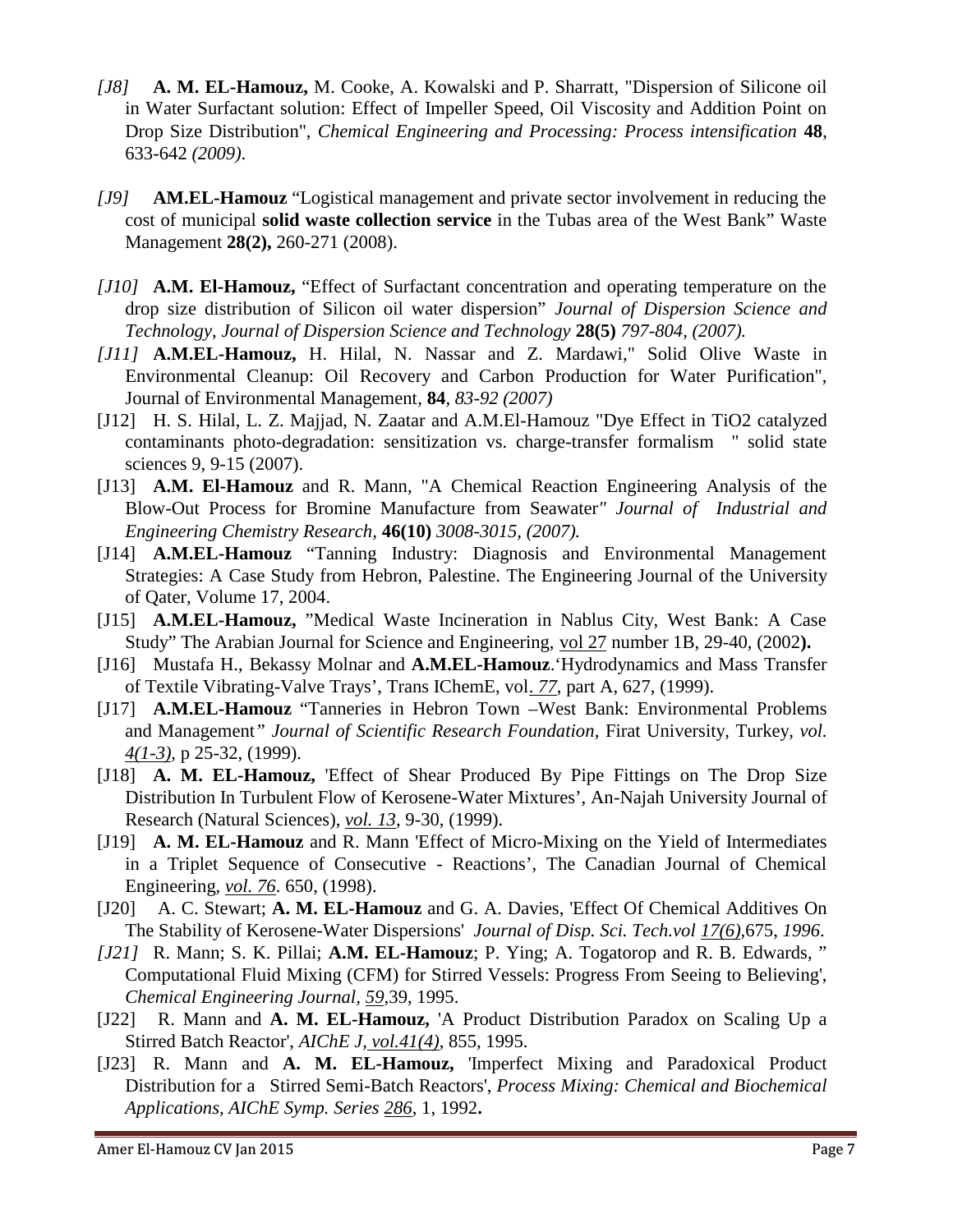- [J24] A.W. Nienow , S. Drain , A. P. Boyes , R. Mann , **A.M. EL-Hamouz** and K.J.Carpenter 'New Pair of Reactions to Characterise Imperfect Macro-Mixing and Partial Segregation in a Stirred Semi-Batch Reactor', *Chem. Eng. Science vol. 47, (9-11)*, 2825, 1992.
- [J25] **A.M. EL-Hamouz.** 'Fluid Mixing Developments', An Article about Fluid Mixing Research in Britain, by Charles Butcher. *Chemical Engineer J.*, 508, 17, 1991.

#### **CONFERENCE PAPERS**

[C1] Step Chlorination Need for Improving Drinking Water Disinfection Systems: Comparison between Experimental Results and EPANET Simulation. **A.M. EL-Hamouz, A. R. Hasan, A.Imreesh1, A. Abusafa1 and M. Haddad.** Paper accepted for The Third International Conference on Water, Energy and Environment (ICWEE) - AUS | March 24–26, 2015

**[C2]** The Impact of Effective Staff Involvement on the Successful Realization of ABET Requirements, A. M EL-Hamouz, A Ja'roon, M Hmouda, B shaheen and **presented at the 14 AIChE 2014 annual meeting November 16-21 2014, Atlanta GA Paper No** 357871

[C3] A. Al-Khaldi, W. Abbadi, A. R. Hassan and A.EL-Hamouz" Self-cleaning Advanced-treatment Filter for Effluents (SAFE): Innovative development, design and application for efficient treatment of secondary effluents of wastewater treatment plants" Second Arab Innovation Network Annual Conference – AINAC 2013 Dead Sea – Jordan, December 2013

[C4] Z. AL-Hamouz and **A.M.EL-Hamouz**, Electrohydrodynamic (EHD) Flow in Wire –Duct Electrostatic Precipitators: Numerical and Experimental Findings" Paper Number D5, International Symposium on Electrohydanamics, University of Malysia Sarawak (UNIMAS) Malysia 25-28<sup>th</sup> March 2009.

- [C5] Hikmat S. Hilal, Lamees Z. Majjad, **A. El-Hamouz** and Nidal Zaater; "Graphite-Supported Nano- Crystalline Semiconductors as Catalysts for Photo-Degradation of water Contaminants", International Congress in Materials Science and Engineering 2006, Algeria May <sup>1-3</sup> 2006.
- *[C6]* H. A. Arafat, **A. M. El-Hamouz**, A. Abu-Safa and M. Almasri "**Methodology for Disinfectant Dose Evaluation, Modeling, and Optimization in Drinking Water in Small Middle Eastern Cities - Nablus City (Palestine) as a Case Study**". *Third International Conference on Water Resources in Mediterranean Basin , Tripoli- Lebanon 1-3 November 2006.*
- [C7] **A.M. EL-Hamouz** and H.Hillal**,** "Utilization of Palestinian Olive Solid Waste in Creating Green Environment ", abstract accepted for oral presentation in the  $7<sup>th</sup>$  World Congress of Chemical Engineering to be held on  $12<sup>th</sup>$  July 2005, UK.
- [C8] **A. M. El-Hamouz** *"*Development of Fine Chemicals Production Course at An-Najah National University: A Case Study of an Academic-Industrial Collaboration in Developing the Palestinian Fine Chemical Industry", *Paper number ED23.* Third Forum on Engineering Education: Building Partnership with Government, Industry and Society, Sharja University, Sharja, 14-15 October 2003.
- [C9] **A.M.EL-Hamouz** and M. AL-Jabari "Imperfect Mixing in The Palestinian Fine Chemical Stirred Semi-Batch Reactors: Research Needs" Presented in the Palestinian Engineering Conference 2001, August 2001. An-Najah National University, Nablus, Palestine.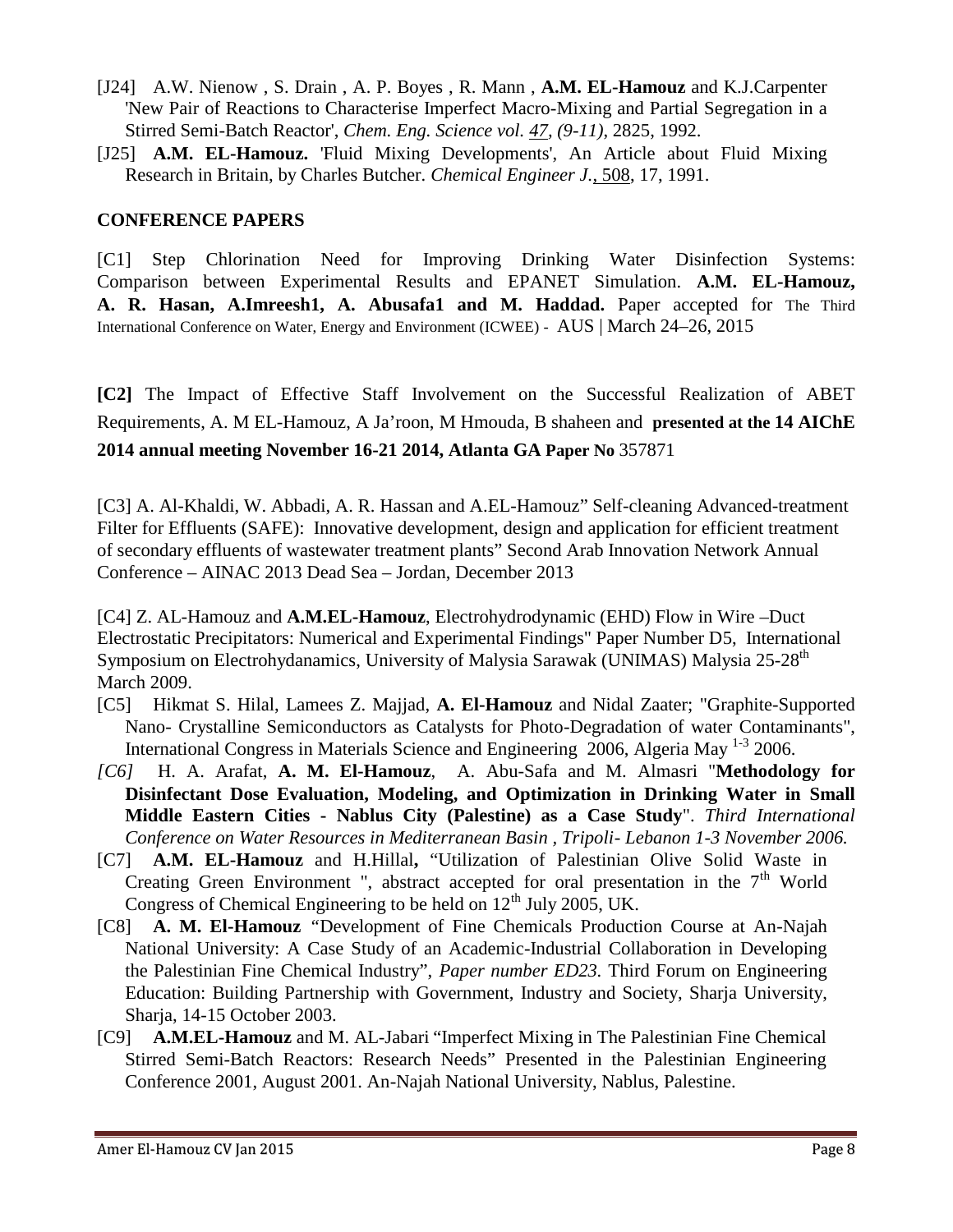- [C10] **A. M. EL-Hamouz** and A.C. Stewart. 'On-Line Drop Size Distribution Measurement of Oil-Water Dispersion Using A Par-Tec M300 Laser Backscatter Instrument' *Paper presented at the 'Society of Petroleum Engineers Annual Technical Conference and Exhibition, SPE 36672, vol 685, 6-9 October 1996, Denver , Colorado, U.S.A..*
- [C11] **A. M. EL-Hamouz**; A. C. Stewart and G. A. Davies.' A Study of Kerosene-Water Dispersions In Shear Flow Through Pipes and Fittings' *International Symposium on Two- Phase Flow Modeling and Experimentation, Rome, Italy, 9-11 October*, *vol. 2,* 987 ,1995**.**
- [C12] A. C. Stewart; G. A. Davies; **A. M. EL-Hamouz** and Q. Zhang, 'Latest Research and Design Guidelines for Primary Separation Systems' *A BICS International Conference on* "Produced Water Discharges- Current and Future Developments in Legislation and Reduction Technologies", *24th Nov, 1994.*
- [C13] **A. M. EL-Hamouz**; A. C. Stewart and G. A. Davies, 'Kerosene-Water Dispersions Produced By A Lightnin "In-Line" Static Mixer', *IChemE Symposium Series 136,* 457, 1994.
- [C14] O. M. Ilyas, R. A. Williams, R. Mann, P. Ying, **A. M. EL-Hamouz** *et al*. 'Advances in and Prospects for the Use of Electrical Impedance Tomography for Modeling and Scale-Up of Liquid and Solid-Liquid Processes', *AIChE Annual Meeting*, Miami Beach 1992.
- [C15] R. Mann and **A. M. EL-Hamouz,** "Effect of Macro-Mixing on a Competitive- Consecutive Reactions in a Semi-Batch Stirred Reactor: Paul's Iodination Experiments Interpreted by Network-of-Zones', *7th European Conference on Mixing*, Paper no 1, 1991, Bruge Belgium.

### **Graduate Supervision Activities**.

# *Selected Ms. Supervision, Internal and external examiner related to reaction Engineering and Environmental disciplines.*

- *1-* Mays Shadeed., "*Solar Drying and Utilization of Sludge Produced at Wastewater Treatment Plants" Jordan University of Science and Technology, Jun 2014 (external examiner).*
- *2- Hiba Nassar" Removal of Nitrate and Nitrite ions by Activated carbon" An-Najah National University, May 2012.*
- *3-* Rami Bani Shamas *"Assessment of solid medical waste management in laboratories and the occupational safety of the workers in Medical laboratories in Nablus and Ramallah and AlBirah Districts., Bir Zeit University. Examined on June 2012. (external examiner).*
- *4-* Majed I AL-Sari*" Behavioral and attitude factors and workers safety in construction waste management in the Southern West Bank of Palestine" Examined in October 2010 (external examiner –Bir Zeit University.*
- *5-* Rania M.A.Ismail, " Effect of cooling rate of pre-annealed CdS thin film electrodes prepared by chemical path desposition: Enhancement of photo electrochemical characterization. (2009)
- *6-* Mohammad AlSadi " Reuse-Recycling Options for Municipal Solid Waste in Zahrat Al- Finjan Landfill", July 2009 *(internal examiner).*
- *7-* Abdul-salam Khalaf,*" Asessment of Medical Waste Management in Jenin District Hospitals" (2009)(internal examiner).*
- *8-* AbdelSalam Khalid," Medical Waste Management and its Associated Factors in Jenin Hospitals", November 2009 *(Internal Examiner).*